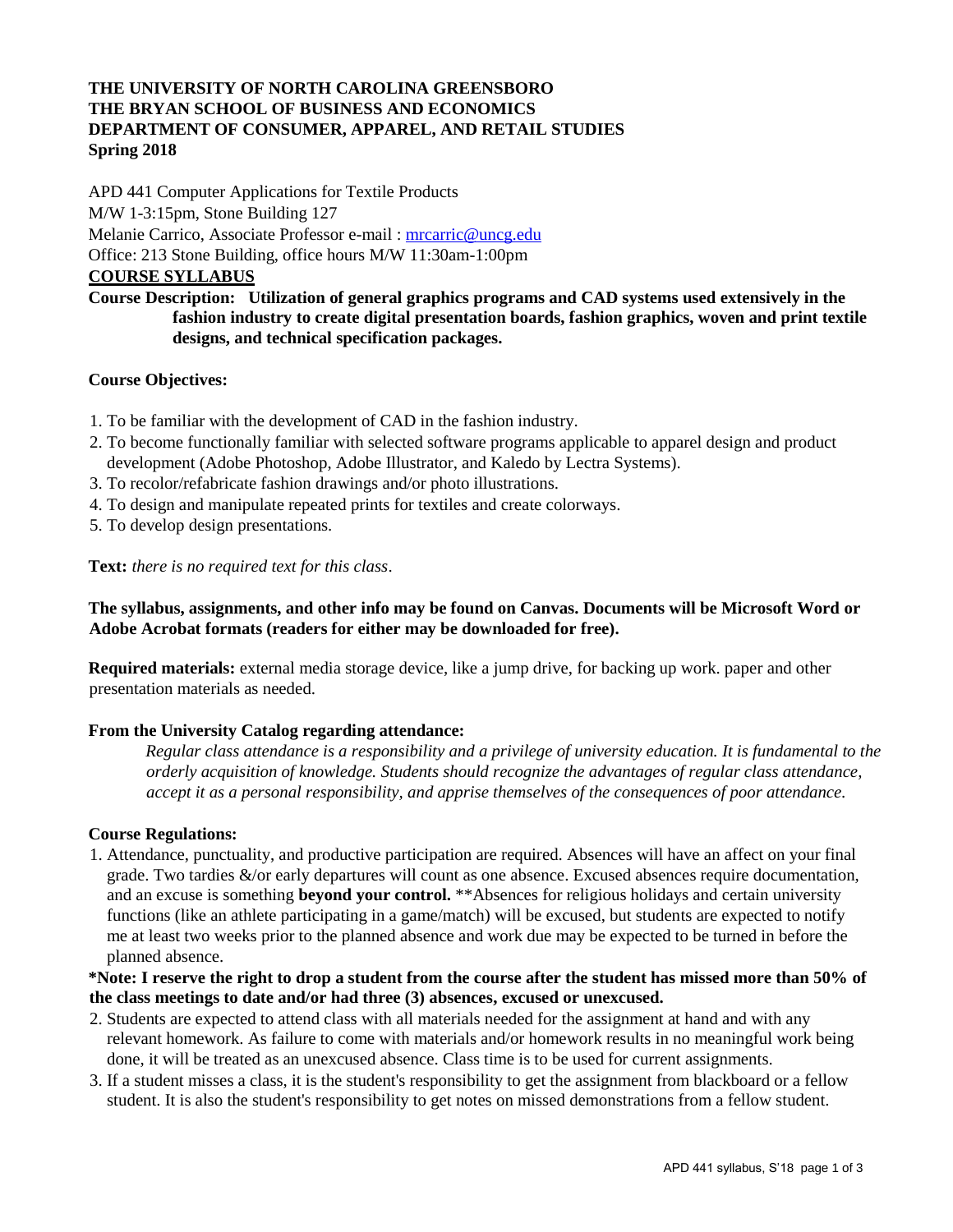Demonstrations will not be repeated. Class time will not be spent catching up students who miss class - it is not fair to take that time away from the students who attend.

- 4. Assignments and projects will **not** be accepted late. Exceptions will only be made for students with documented emergency excuses. When a student misses an assignment due date because of an emergency, the student should show the instructor what work has been done on the due assignment upon returning to class in other words, don't come back to class empty handed.
- 5. Making up missed exams: Only students with documented emergency excuses will be allowed to make up missed exams. Students should be prepared to take the missed exam upon their return to class.
- 6. Computer lab policies are to be followed at all times.
- 7. You can plan on working between 6-12 hours outside of class per week for this course. Note: Kaledo is only licensed in Stone 127; therefore, plan your time accordingly since the lab has limited hours of availability.
- 8. Turn cell phones to "manner mode" or **off** while in class and refrain from texting or talking on them during class. Do not wear earphones to listen to music, audio, etc. during class, lest you miss some important information I may share.
- 9. Unannounced, or "pop," quizzes may occur at any time.
- 10. Figure out parking and/or transportation so that you are on time to class and can remain in class the full time. If either affects your attendance and participation in class, you may be dropped from the class.

#### **Course Evaluation:**

All work completed for this course will meet the minimum requirements of the UNCG Honor Code. All work submitted for this course must be new work, and cannot have been submitted for credit in any other course. Your grade will be based on University Guidelines; refer to The University of North Carolina at Greensboro Undergraduate Bulletin. DO keep in mind that "excellent work" requires independent thinking and that to receive this grade, you must bring qualities to your work "above and beyond" those expected by this program.

| $A+=97.0-100$          | $A =$ high quality work beyond stated requirements: "Excellent"                     |
|------------------------|-------------------------------------------------------------------------------------|
| $A = 93.0 - 96.99$     |                                                                                     |
| $A = 90.0 - 92.99$     |                                                                                     |
| $B+=87.0-89.99$        | $B =$ quality work satisfying requirements: "Good"                                  |
| $B = 83.0 - 86.99$     |                                                                                     |
| $B = 80.0 - 82.99$     |                                                                                     |
| $C_{\pm}=77.0 - 79.99$ | $C$ = work satisfies requirements, shows room for improvement in quality: "average" |
| $C=73.0-76.99$         |                                                                                     |
| $C = 70.0 - 72.99$     |                                                                                     |
| $D+=67.0-69.99$        | $D =$ minimally acceptable: "needs more effort"                                     |
| $D=63.0-66.99$         |                                                                                     |
| $D = 60.0 - 62.99$     |                                                                                     |
| F=below 60             | $F =$ unacceptable                                                                  |

#### **GRADING SCALE**

#### **Course grades will be calculated based on the following:**

| PERIODIC Discussion board ASSIGNMENTS>>>>>>>>>>>>>>>>>10%  |
|------------------------------------------------------------|
| ASSIGNMENTS and/or quizzes- (some "in class")>>>>>>>>>>20% |